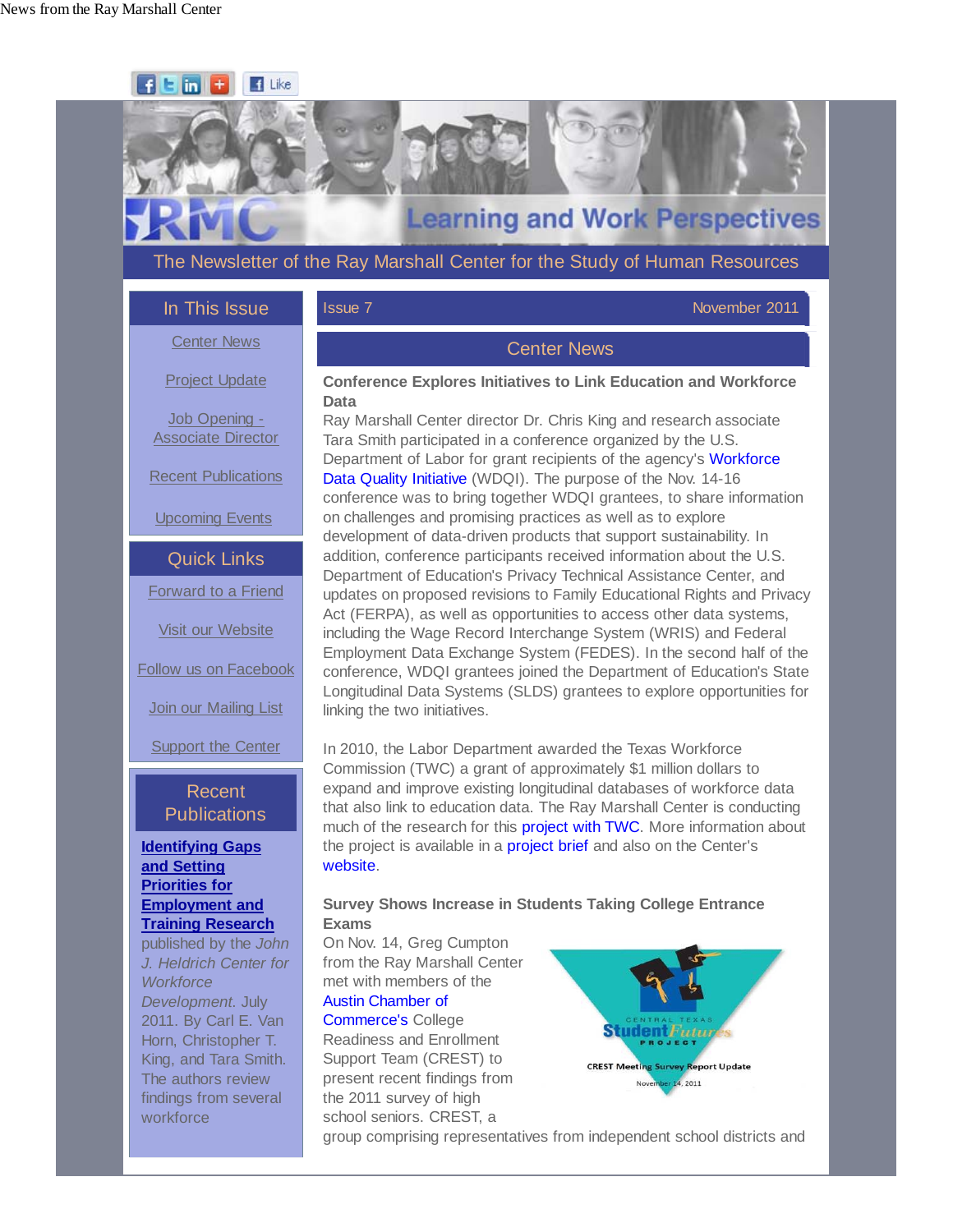development research and recommend high-priority topics for further exploration in the coming years.

#### **Value-Added Immigration: Lessons for the United States From Canada, Australia, and the United Kingdom**

published by *Economic Policy Institute*. October 2011. By Ray Marshall. Dr. Marshall analyzes and comparatively assesses the immigration systems in three western industrialized countries and proposes general principles for effective immigration reform in the United States.

#### **The Long-term Effects on Children and Adolescents of a Policy Providing Work Supports for Low-income Parents**

published in the *Journal of Policy Analysis and Management*. Autumn 2011. By Aletha C. Huston, Anjali Gupta, Jessica Thornton Walker, Chantelle J. Dowsett, Sylvia R. Epps, Amy E. Imes, and Vonnie C. McLoyd. The authors review "New Hope", a random-assignment experiment of an employment-based poverty reduction

area colleges, works to help students successfully enroll in college. The senior survey is a key component of the Central Texas Student Futures Project, the research initiative aimed at recording and analyzing how students progress from high school to postsecondary education, and into the labor market. The data came from 6,134 students from ten independent school districts in central Texas. Garry Davis, graduate research assistant at the Center, developed the survey report and presentation of results. Key findings in the report include students naming academic performance and graduation plans as the main reasons for meeting with school counselors; an increase in students taking college entrance exams; and an overall increase in students applying for financial aid compared to the class of 2010.

**Center Researchers Present at APPAM National Conference** Drs. Chris King, Bob Glover, and Daniel Schroeder presented research at the 2011 Association for Public Policy Analysis and Management (APPAM) Fall Research Conference held in Washington D.C. earlier this November. The theme of this year's conference was "Seeking Solutions to Complex Policy and Management Problems." King presented a paper titled "How Effective are Workforce Development Programs? Implications for U.S. Workforce Policies" co-authored with Dr. Carolyn Heinrich from the University of Texas at Austin's LBJ School. King also presented a second paper titled "Evidence on the Implementation of the American Recovery and Reinvestment Act: Workforce Development and Unemployment Insurance Provisions" which he co-authored with Dr. Rich Hobbie from the National Association of State Workforce Agencies, Dr. Burt S. Barnow from George Washington University, and several other researchers.

 Dr. Daniel Schroeder presented research on "Interactions between SNAP and UI before and during the Great Recession" in which he analyzed the interactions between Supplemental Nutrition Assistance Program (SNAP) and UI benefits programs in the state of Texas from 2006 through 2010, and explored the extent to which the dynamics of the two programs changed in response to the Great Recession.

Dr. King presented another research paper co-authored with Dr. Bob Glover and Ray Marshall Center research associate Tara Smith titled "Investing in Children and Parents: Fostering Dual-Generation Strategies in the United States." The paper provided an overview of dual-generation strategies, including a conceptual framework and important components, and analysis of the major opportunities and challenges for these strategies, as well as ideas on next steps for moving forward with a dual-generation agenda. King also served as a discussant on the Nov. 3 "Use of Market Mechanisms for Employment and Training Services" panel that explored the use of vouchers in employment and training programs in the United States and Europe. Copies of the research papers are available on the Center's website.

**EPI Pays Tribute to Ray Marshall at 25th Anniversary Event**  On Nov. 1, the Economic Policy Institute (EPI) celebrated its 25th anniversary with a dinner event honoring former U.S. Secretary of Labor Dr. Ray Marshall and Paul Krugman, Nobel Prize winning economist and op-ed columnist for the New York Times. Dr. Marshall was one of the original founders of EPI in 1986. The evening's program included video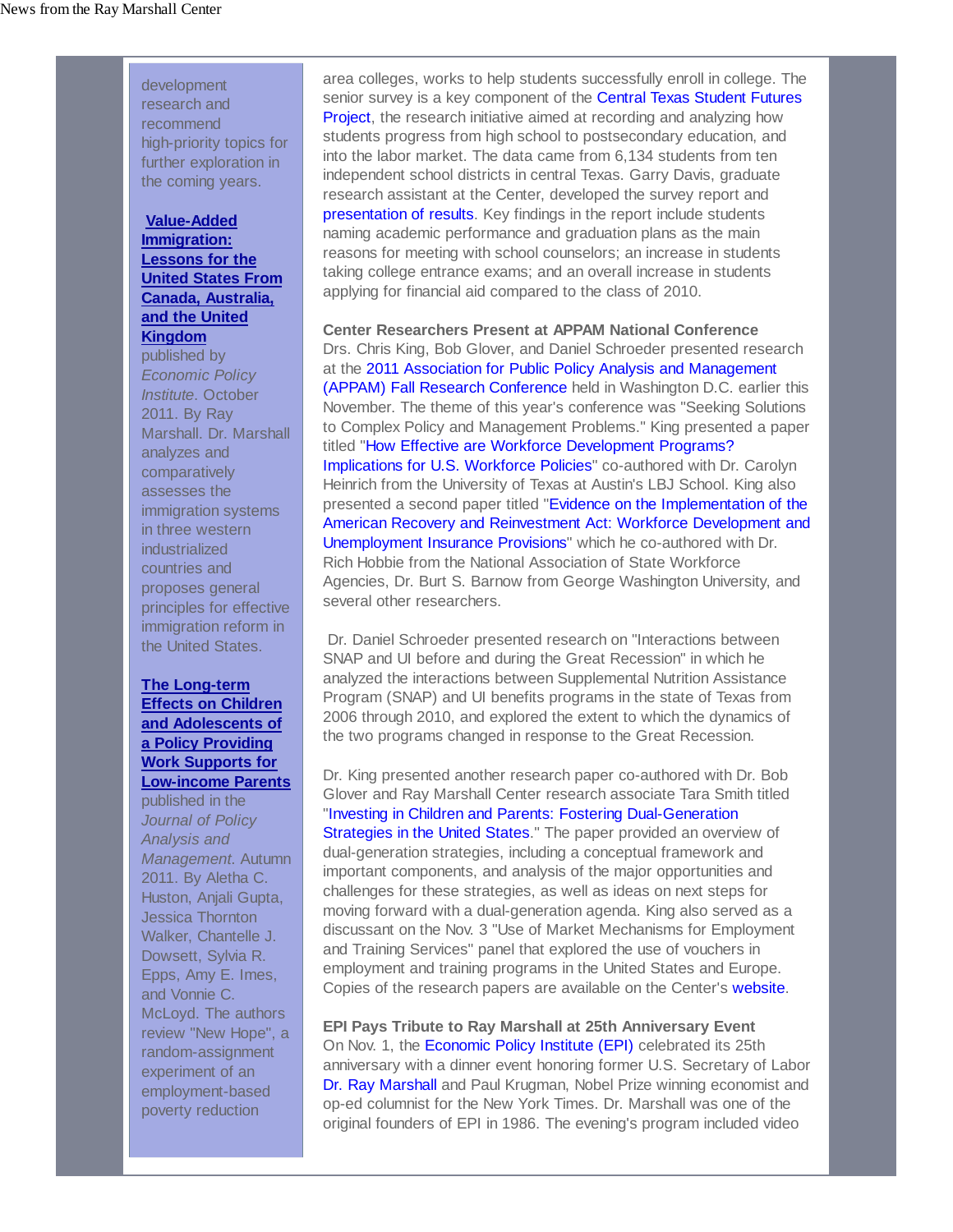intervention program for adults, and explore if the positive effects of the program on the young children of participants diminished or reversed when children reached adolescence.

#### **Non-Custodial Parent Choices Establishment Pilot: Impact Report**

August 2011. By Daniel Schroeder and Amna Khan. Findings in this report suggest that the Establishment Pilot has led to increased child support collections, including increased frequency, amount, and consistency of payments made by non-custodial parents.

#### **Non-Custodial Parent Choices PEER Pilot: Impact Report** August 2011.

By Daniel Schroeder, Kimberly Walker and Amna Khan. The authors share impact evaluation results from the PEER pilot, program that combines workforce development with parenting and relationship skills as well as financial literacy for non-custodial parentsprovisions of the Recovery Act.

Upcoming Events

tributes to the honorees in addition to several other multimedia presentations

highlighting EPI's twenty-five years of work in support of American workers and their families. Drs. Chris King and Bob Glover attended the dinner.

#### **Morales Joins Center as New Research Associate**

 The Ray Marshall Center welcomed new research associate Vanessa Morales in



日中品

Ray Marshall tribute video courtesy of EPI

October. Morales is working on the Texas Early Childhood Needs Assessment with Deanna Schexnayder, senior research scientist and the project's principal investigator. In this project, researchers will identify and analyze Texas' early childhood education and school-age system and provide recommendations for meeting identified gaps in programs and services. Morales is a doctoral candidate at Lyndon B. Johnson School of Public Affairs at the University of Texas at Austin. Her past work experience includes the Texas Education Agency and various organizations in Austin.

#### **Center Co-Convenes Roundtable on Two-Generation Strategies**



L-R: RMC's Dr. Bob Glover, FCD President Ruby Takanishi, and Center director Dr. Chris King Photo courtesy of the Aspen Institute

On Oct. 14, the Ray Marshall Center joined the Foundation for Child Development and the Aspen Institute's Ascend Family Economic Security Program, to convene a roundtable meeting in Washington D.C focused on "Two-Generation Strategies in Education." Participants included

policy experts, researchers, and program practitioners from all over the nation. Discussion centered on opportunities and challenges for integrating two-generation education strategies with education, skills training, and early childhood programs. Participants also explored ideas for advancing the dual-generation agenda. Based on previous work with Ray Marshall Center researchers Dr. Bob Glover and Tara Smith, Dr. Chris King presented a **conceptual framework** for dual generation strategies and provided analysis of related policies and projects, as well as findings from recent research.

The Ray Marshall Center has been a leader in the design and implementation of dual-generation policies and programs. In 2008, Center researchers developed the program design for CareerAdvance®, a dual generation sectoral workforce development program in Tulsa county for parents of children in Head Start and Early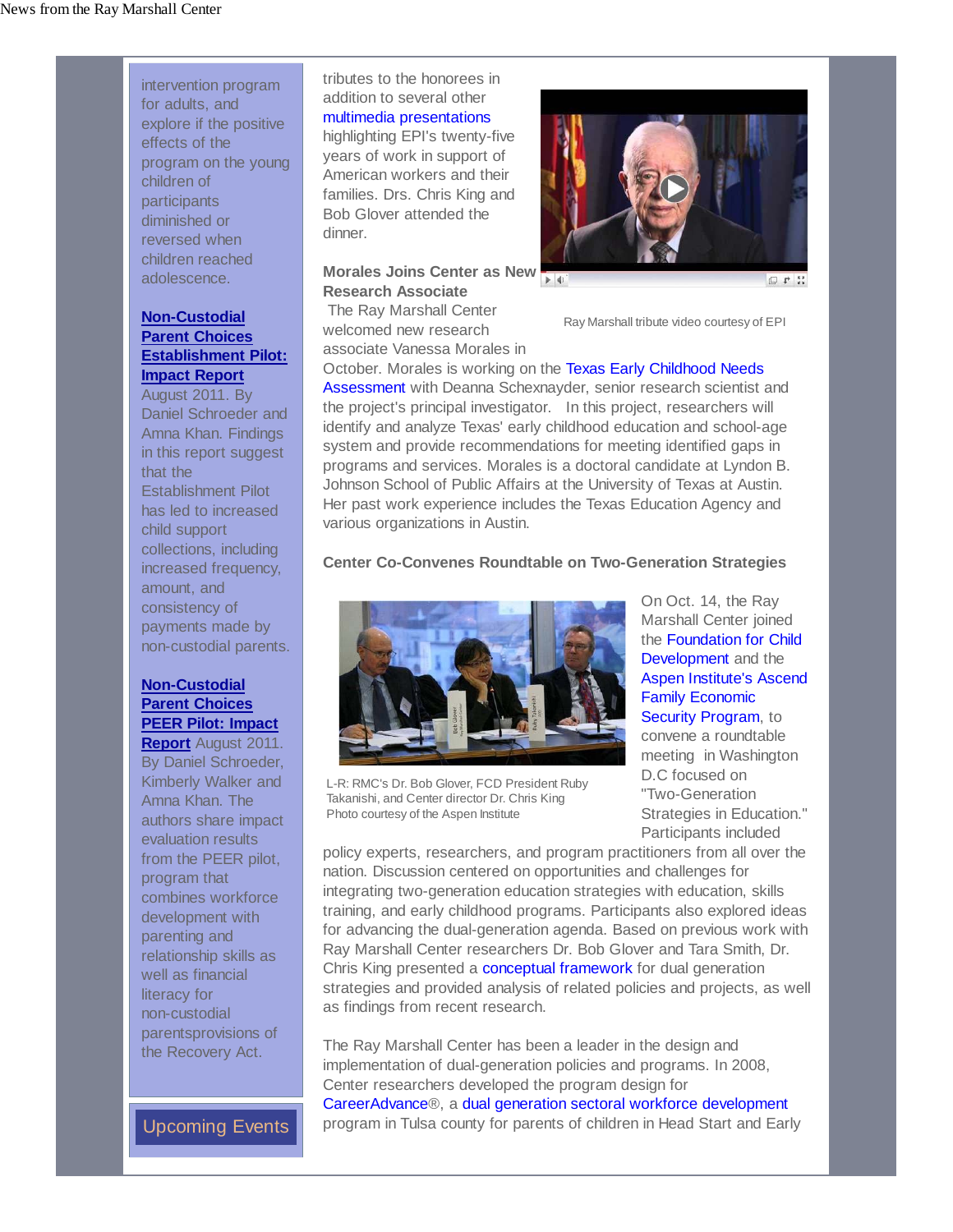### & Reports

**Nov 29: Visit to Atlanta Civic Site**, the Annie E. Casey Foundation has invited Dr. Chris King to visit its **Atlanta Civic Site** to review this dual-generation program.

 **Upcoming Reports: Texas Workforce Data Quality Initiative**, Dec. 2011

**Student Futures Project: 2011 Senior Survey Report** Dec. 2011

**Student Futures Project: Outcomes Analysis Report** Dec. 2011

**Evaluating Local Investments in Workforce Services** Dec. 2011

Head Start. This year, the Center is expanding its dual generation programs with support from the Foundation for Child Development and the U.S. Department of Health and Human Services' Health

**Professions Opportunities** Grant program.



Two-generation roundtable participants Photo courtesy of the Aspen Institute

#### **King Shares Student Futures Research with College Administrators**

The Austin Area Research Organization convened a meeting of Central Texas College Presidents on Oct. 14 and invited Dr. Chris King to discuss current education research. Dr. King presented an overview of the Central Texas Student Futures Project to meeting participants as well as recent findings on college enrollment and persistence and employment data of high school graduates. The **Student Futures Project** is a research partnership between the Ray Marshall Center, the Austin Chamber of Commerce, and eleven Central Texas independent school districts to document and analyze student pathways from high school to postsecondary education and the workforce.

#### **CLASP Publications Cite RMC Research**

The Center for Law and Social Policy (CLASP), a Washington D.C.-based organization working in the area of workforce development, published two briefs on workforce development effectiveness that cited research by the Ray Marshall Center. The CLASP brief "Research Show the Effectiveness of Workforce Programs" incorporated several workforce development evaluations and reports by Center researchers from 2005 and onwards. The second CLASP brief "National Leaders Recognize the Value of Workforce Development Programs," drew from other Center research papers as well as responses from policymakers, the research community, and business leaders arguing the effectiveness and advocating for continuation of the nation's workforce programs.

**Ray Marshall Center Continues Associate Director Search** The Ray Marshall Center is seeking qualified applicants for the Associate Director position. Candidates should have a doctoral degree in economics or a related social science area and ten years experience. The position is 20 percent administration and 80 percent research on education and workforce development projects that rely on linked longitudinal administrative records. The position will start immediately since, in addition to having administrative duties as Associate Director, the person filling this position will play a role in several ongoing research projects involving confidential education, workforce and related data. The position description and online application is accessible at this link.